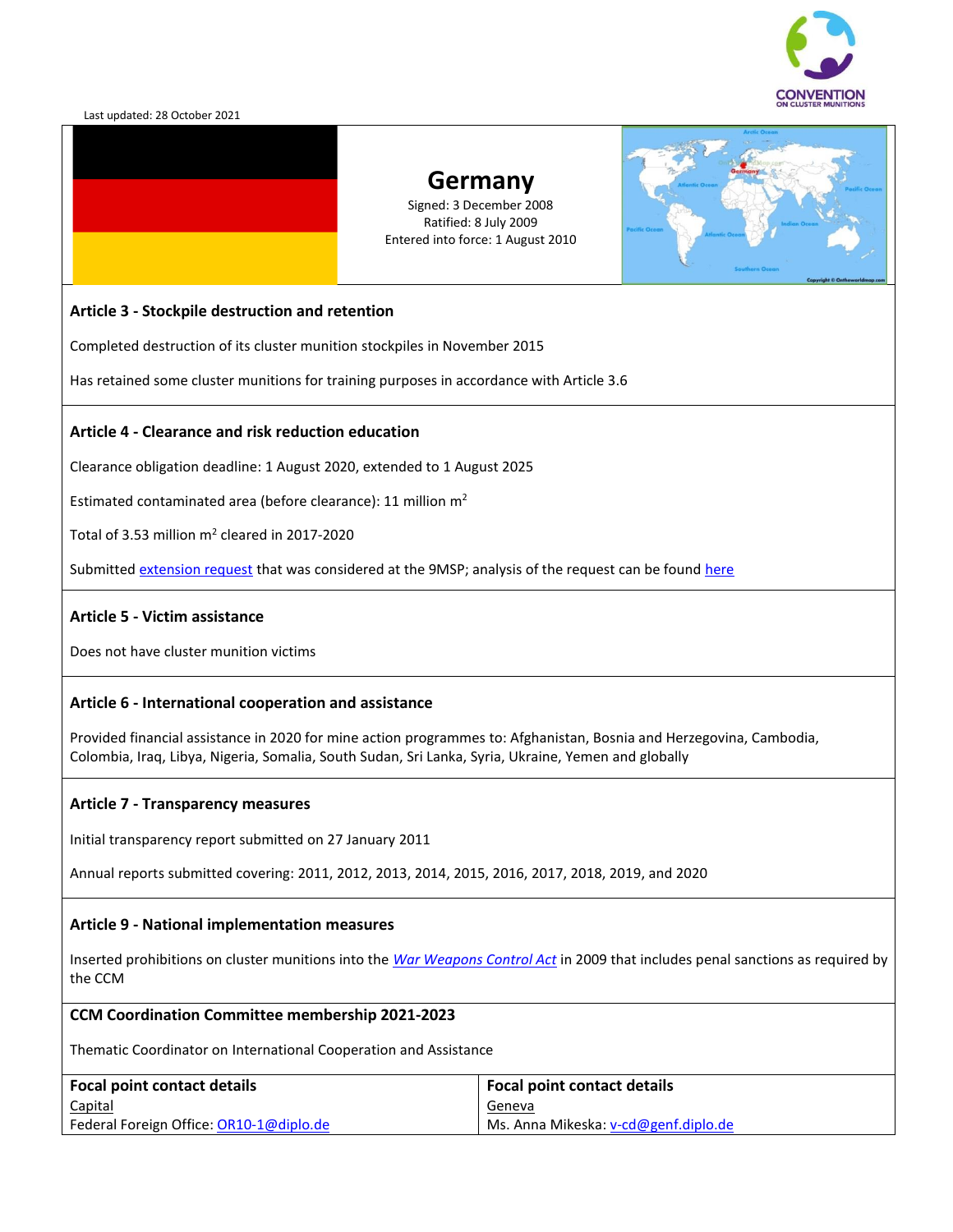Declaration of Compliance with Article 3 of the Convention on Cluster Munitions

Submitted by Germany 4 July 2016

# I. Declaration of Compliance

- 1. At the First Review Conference of the Convention on Cluster Munitions, States Parties agreed on the Dubrovnik Action Plan (DAP), contained in the Final Report of 13 October 2015 (CCM/CONF/2015/7).
- 2. The DAP encourages States Parties that have fulfilled obligations under Article 3 to increase the exchange of information amongst themselves and expert organisations on good and cost-effective stockpile destruction practices, including safety, environmental impact and efficiency (Action 2.2), and to make an official declaration of compliance with Article 3 obligations to Meetings of States Parties or Review Conferences of the Convention (Action 2.4).
- 3. On 25 November 2015, the Federal Republic of Germany declared that it had – apart from retentions in accordance with Article 3(6) – destroyed all its cluster munition and explosive submunition stockpiles and had thereby fulfilled its obligations in accordance with Article 3 of the Convention approximately two and a half years ahead of schedule.

# II. Scope of Declared Stockpiles

4. In its initial report in accordance with Article 7(1) of the Convention, Germany declared in early 2011 that with the entry into force of the Convention, its aggregate stockpiles of cluster munitions included 14 different types and amounted to a total of 238,046 items or 39,348.605 explosive submunitions respectively (with another 281,772 items or 23,948,928 explosive submunitions already destroyed before the Convention's entry into force).

|                              |          | <b>Explosive</b> |           |
|------------------------------|----------|------------------|-----------|
| <b>Cluster munition type</b> | Quantity | submunition type | Quantity  |
| 155 mm ICM DM602             | 260      | Bomblet DM1348   | 16,380    |
| 155 mm ICM DM632             | 121,201  | Bomblet DM1385   | 7,635,663 |
| 155 mm ICM DM642             | 34,144   | Bomblet DM1383   | 2,151,072 |
| 155 mm ICM DM642A1           | 66,206   | Bomblet DM1383   | 4,170,978 |
| 155 mm ICM DM652             | 9,407    | Bomblet DM1383   | 460,943   |
| 203 mm ICM DM602             | 240      | Bomblet DM1385A1 | 28,800    |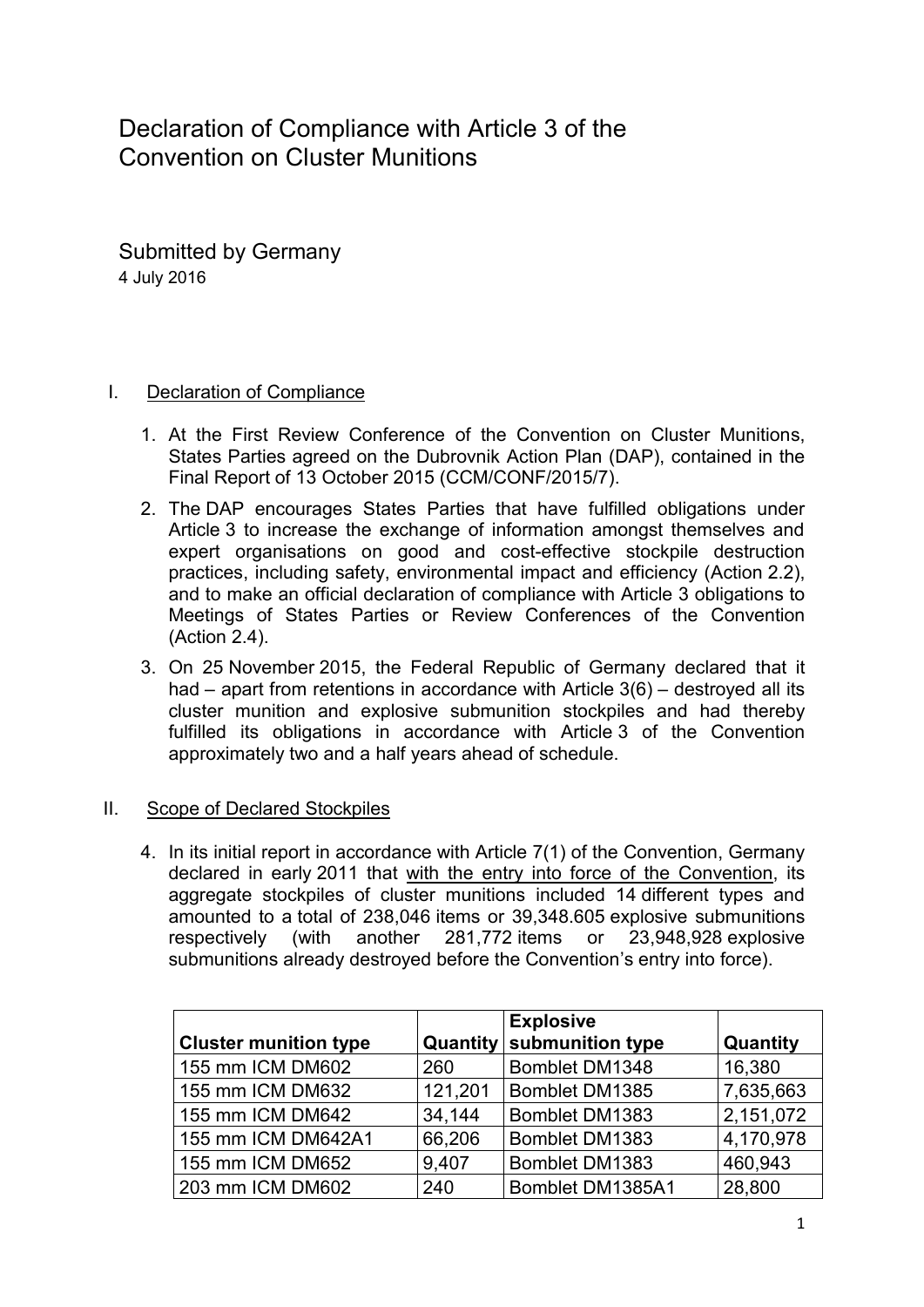| <b>Cluster Bomb BL755</b>                      | 13      | <b>Bomblet Mk.1</b>                            | 1,911      |
|------------------------------------------------|---------|------------------------------------------------|------------|
| <b>Cluster Bomb CBU-2CA</b>                    | 6       | Bomblet BLU-3/B                                | 2,454      |
| Dispenser MW-1 DM11                            | 6       | <b>Bomblet MUSA</b>                            | 4,008      |
| Dispenser MW-1 DM12                            |         | <b>Bomblet KB44</b>                            | 4,536      |
| Dispenser MW-1 DM22                            | 106     | <b>Bomblet STABO</b>                           | 21,200     |
| Dispenser MW-1 DM31                            | 30      | <b>Bomblet MUSA</b><br>Mine MUSPA<br>Mine MIFF | 20,760     |
|                                                |         |                                                |            |
| Dispenser MW-1 DM32                            |         | <b>Bomblet K44</b><br>Mine MIFF                | 2,632      |
| <b>MLRS Rocket Pod</b><br><b>Container M26</b> | 6,425   | <b>Bomblet M77</b><br><b>DPICM</b>             | 24,826,200 |
|                                                |         | Bomblet BLU 3/B                                | 1,068      |
| Total:                                         | 238,046 | Total:                                         | 39,348,605 |

Source:

[http://www.unog.ch/80256EDD006B8954/%28httpAssets%29/1F32983CEBD63740C12578](http://www.unog.ch/80256EDD006B8954/%28httpAssets%29/1F32983CEBD63740C1257829005D2098/$file/Germany+I.pdf) [29005D2098/\\$file/Germany+I.pdf](http://www.unog.ch/80256EDD006B8954/%28httpAssets%29/1F32983CEBD63740C1257829005D2098/$file/Germany+I.pdf)

- 5. Those more than half a million items containing more than 60 million explosive submunitions were destroyed during a period of roughly 14 years, mostly by privately owned destruction companies in Germany with experience in destroying the munitions of the former East German army following German reunification.
- 6. The total cost of the destruction of cluster munitions since 2001 amounted to approximately 44 million euros.

# III. Methods

- 7. The process of disposing cluster munitions and explosive submunitions was generally based on the same principle as that applicable to conventional ammunition. Moreover, the procedures for the individual types of cluster munitions and explosive submunitions did not differ greatly.
- 8. The individual disposal steps were more or less automated, depending on the number of items of the individual munition types. Dangerous disposal steps, such as mechanical operations on initiating devices, were generally performed with safety precautions in place and in specially protected buildings.
- 9. Cluster munition and explosive submunition destruction was carried out in an environmentally responsible manner by way of a detailed multistage procedure of disassembly, recycling and combustion consisting of the following individual disposal steps:
	- Removing the igniters/initiating devices (rocket fuses, fuses, ejection charges)
	- Separating munition components (fully automated)
	- No personnel present during mechanical operations on munitions (defusing; separation of explosive materials)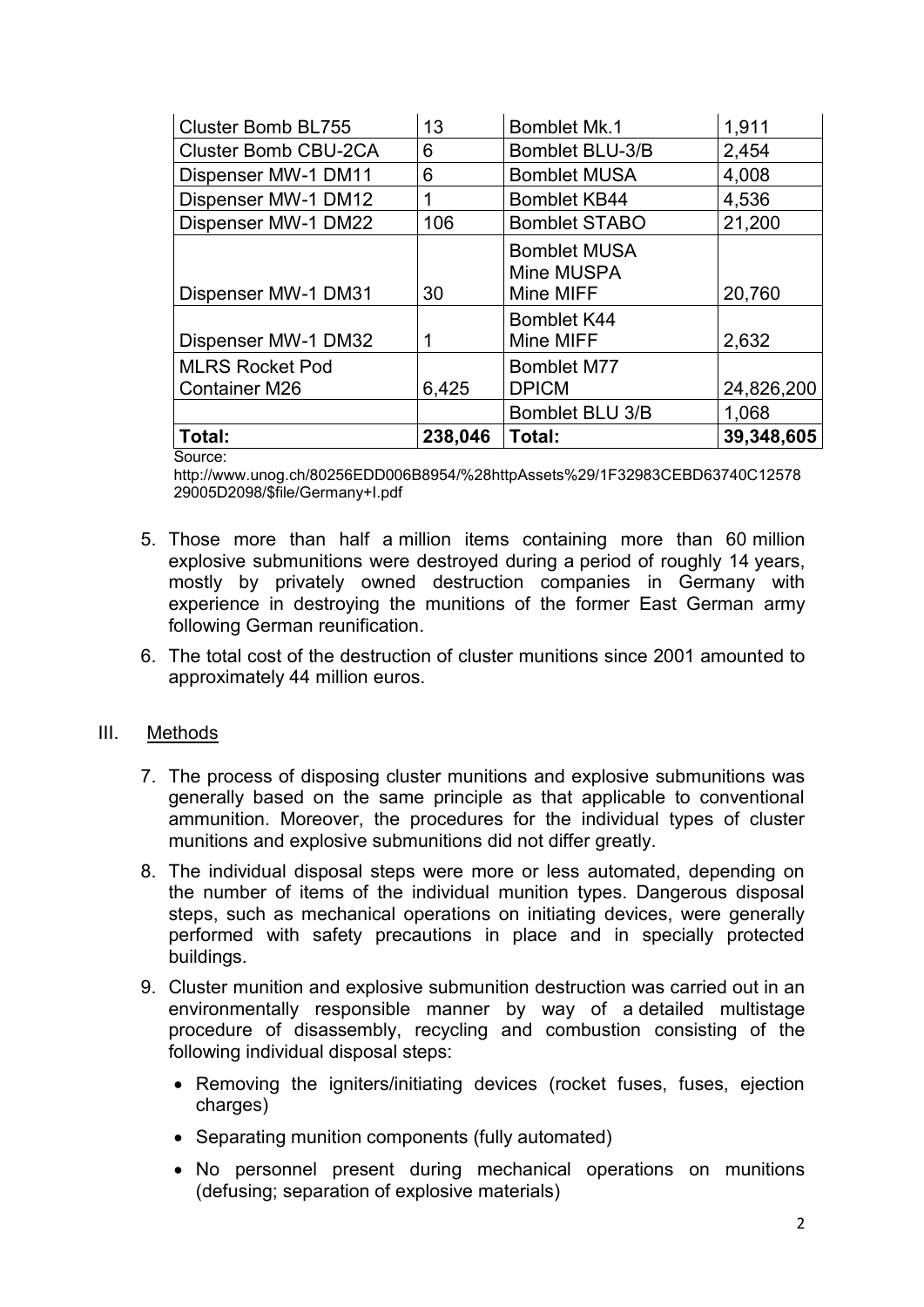- Recycling or thermal destruction of munition components containing explosives
- Recycling of residual metal parts, which remained in large amounts because of metal casing and packaging

## IV. Challenges

- 10. A special challenge in the disposal of cluster munitions and explosive submunitions is posed by the high number of items, as approximately 62 million explosive submunitions in the Bundeswehr stockpiles in 2001 had to be disposed of. Furthermore, bomblets vary considerably in terms of manufacturing quality. Variations in material properties, such as hardness and resistance of steel, have also led to problems during demilitarisation.
- 11. Given that explosive submunitions were not intentionally constructed for the purpose of their disassembly, there were numerous possible flaws that had also to be taken into account when devising disposal technology. Safety analyses needed to focus particularly on the mechanical stresses which occur when the fuses are separated from the shell bodies.
- 12. Constructional precautions had to be taken to ensure that explosive reactions did not cause mass detonations during demil operations.

### V. Lessons Learnt

- 13. Large quantities of explosive submunitions to be destroyed pose particular risks. A thorough risk analysis, which takes into account all possible construction – and material-related flaws, as well as fully automated demil operations conducted with adequate safety precautions, reduce the risk of spontaneous ignition and, in worst case, dangerous mass detonations.
- 14. Furthermore, a separation by stock-keeping units (SKU, assorted by production lot number) in the demilitarisation process was the preferred way to avoid temporary overflow of facilities' storage capacity. This also simplifies the accounting for the military customer units and the national logistics bases.
- 15. More detailed information on the lessons learnt such as sophisticated arrangements and technical approaches, which cover environmental issues, accident prevention, worksite safety, transport, explosives handling, weapons control and foreign trade are available at the privately owned destruction companies in Germany (in alphabetical order): (1) Muni Berka GmbH, Am Frohen Busch 1, 06536 Südharz, Ortsteil Dietersdorf, (2) Nammo BUCK GmbH, Industrie- und Gewerbegebiet, 16278 Pinnow, (3) Spreewerk Lübben GmbH, Börnichen 99, 15907 Lübben.

# VI. Contact information

# 16. GERMAN FEDERAL FOREIGN OFFICE